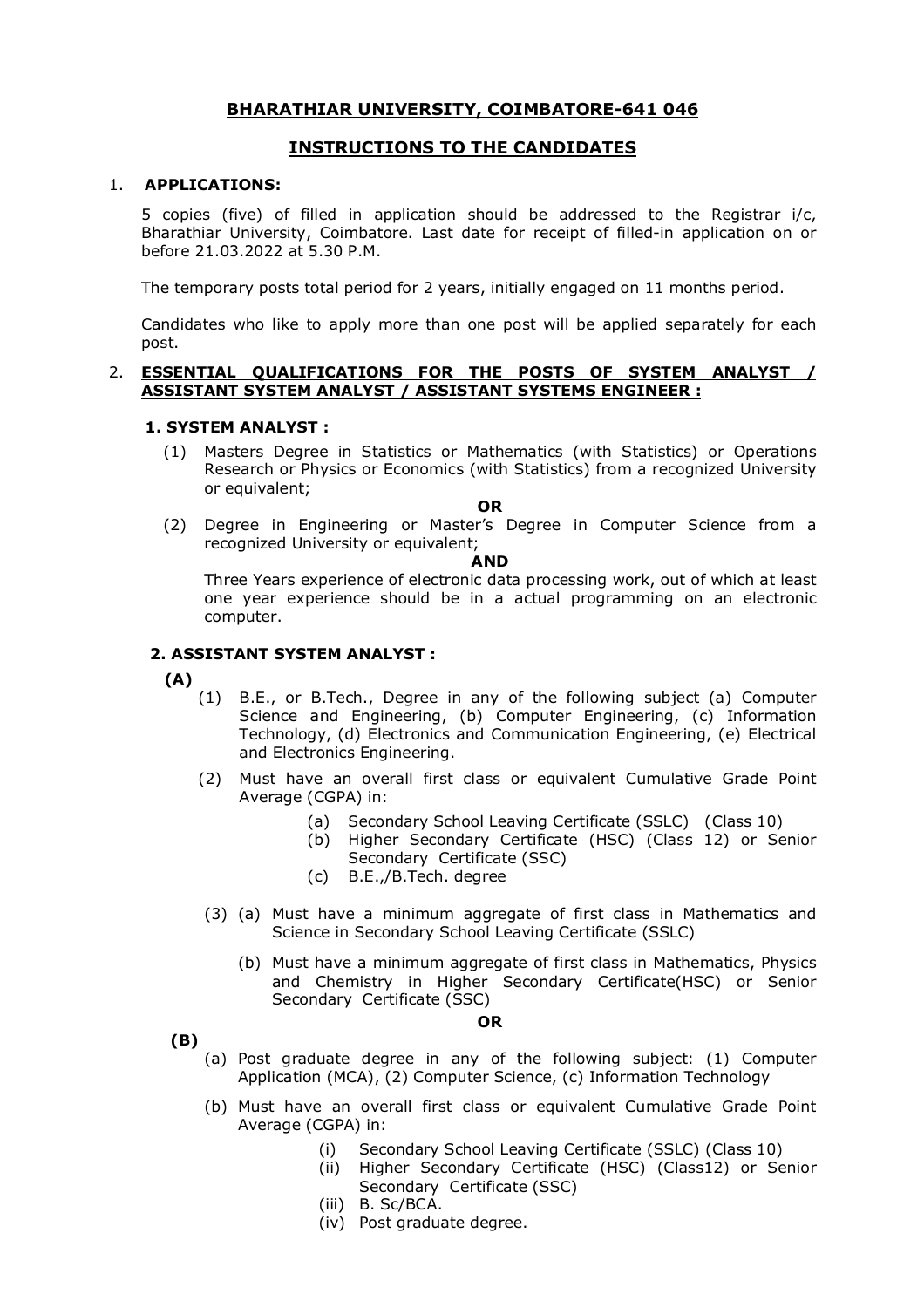- **(C)**
- (i) Must have a minimum aggregate of first class in Mathematics and Science in Secondary School Leaving Certificate (SSLC)
- (ii) Must have a minimum aggregate of first class in Mathematics, Physics and Chemistry in Higher Secondary Certificate (HSC) or Senior Secondary Certificate (SSC)
- **NOTE :** Candidates with master degree in Computer Applications should have a bachelor degree in Science or Mathematics or Computer Applications from any University recognized by the University Grants Commission (UGC).

## **3. ASSISTANT SYSTEMS ENGINEER:**

- (1) B.E., or B.Tech., Degree in any of the following subject: (a) Computer Science and Engineering, (b) Computer Engineering , (c) Information Technology, (d) Electronics and Communication Engineering, (e) Electrical and Electronics Engineering.
- (2) Must have an overall first class or equivalent Cumulative Grade Point Average (CGPA) in:
	- a) Secondary School Leaving Certificate (SSLC) (Class 10)
	- b) Higher Secondary Certificate (HSC) (Class 12) or Senior Secondary Certificate (SSC)
	- c) B.E.,/ B.Tech. degree
- (3) (a) Must have a minimum aggregate of first class in Mathematics and Science in Secondary School Leaving Certificate (SSLC)

(b) Must have a minimum aggregate of first class in Mathematics, Physics and Chemistry in Higher Secondary Certificate (HSC) or Senior Secondary Certificate (SSC)

## **3. NUMBER OF POSTS / CONSOLIDATED PAY :**

| S.No. | Designation               | No. of<br>Position | Consolidated Pay<br>per month |
|-------|---------------------------|--------------------|-------------------------------|
| 1.    | System Analyst            |                    | Rs. 60,000/-                  |
| 2.    | Assistant System Analyst  |                    | Rs. 40,000/-                  |
| 3.    | Assistant System Engineer |                    | Rs. 40,000/-                  |

## **4. Filled in Application along with copies (5 sets) of the following required particulars should be submitted to the Registrar i/c.**

- a) Proof of age with an attested copy of the first page of SSLC Book / SSLC Mark sheet.
- b) The Candidate should submit the Community Certificate issued only by the Competent Authority.
- c) Qualifications, degrees (With year / years of passing and University in which the degrees were taken)
- d) The Application form can be downloaded from the University website www.bu.ac.in.